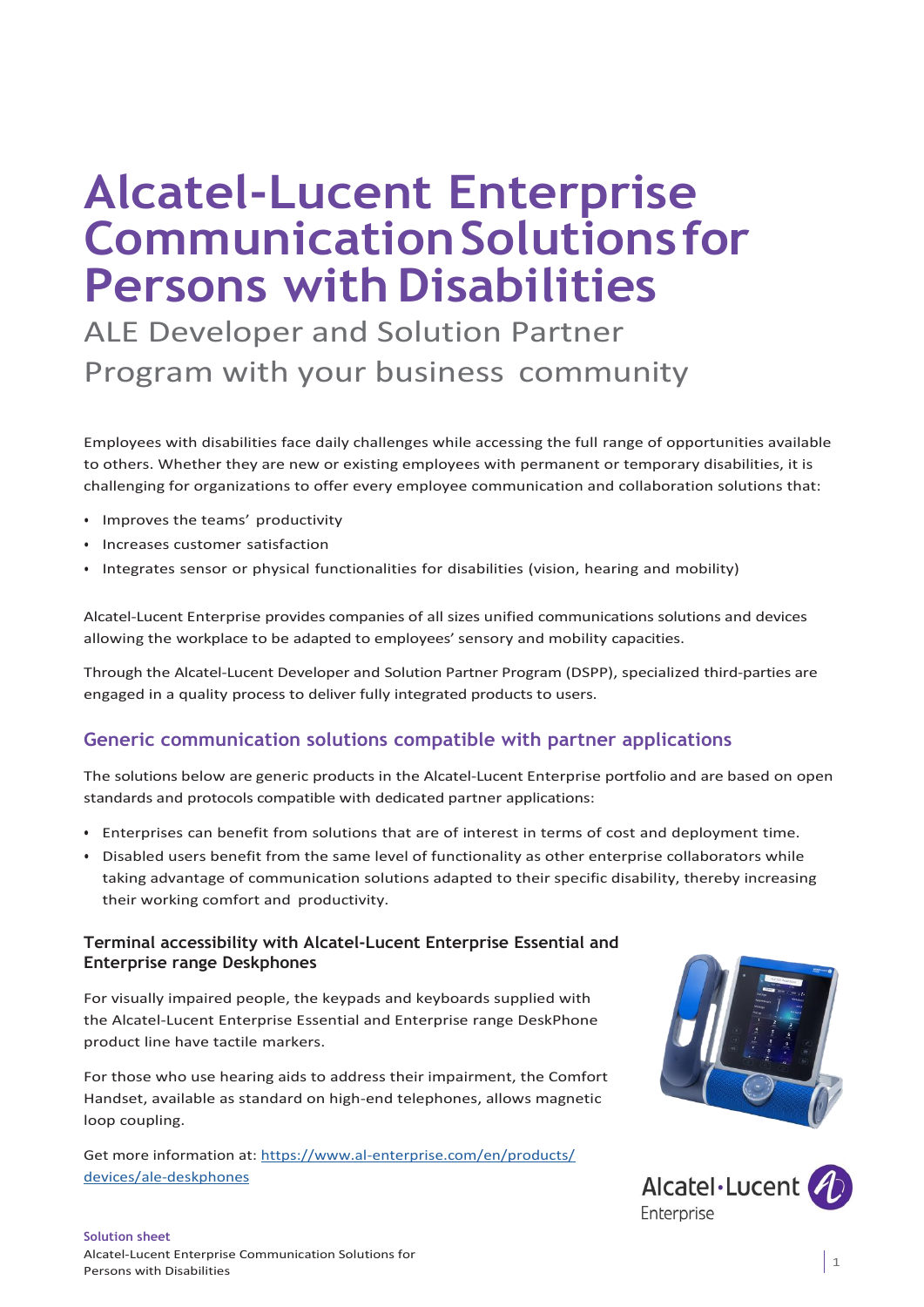## **Telephony accessibility with Alcatel-Lucent IP Desktop Softphone**

The IP Desktop Softphone provides on PCs and MACs, all the functions and features of a 8068s Premium DeskPhone telephone: Caller's name, voice mail, mini messages and all the telephony features.

Thanks to Jaws Screen Reading Software, a Braille console can be associated with the IP Desktop Softphone, thereby enabling a blind user to access advanced telephony features.

Get more information at: [https://www.al-enterprise.com/en/products/applications/](https://www.al-enterprise.com/en/products/applications/ip-desktop-softphone) [ip-desktop-softphone](https://www.al-enterprise.com/en/products/applications/ip-desktop-softphone)

### **Collaboration solution with Alcatel-Lucent Rainbow**

Alcatel-Lucent Rainbow is cloud based, enterprise-grade, Unified Communication as a Service (UCaaS) application that connects people and systems.

The Rainbow application offers contact management, presence, instant messaging, audio/video calling, screen sharing, and file sharing via desktops and smartphones.

Instant messaging is an alternative for deaf people. Video calling could be used for colleagues speaking in sign language.

Get more information at: https:[//www.openrainbow.com/](http://www.openrainbow.com/)



# **Partnerships within the enablement for the impaired domain**

One of the Alcatel-Lucent Enterprise Developer and Solution Partner Program missions is to encourage the development of joint solutions for the physical or sensory disability domain with partner companies.

Adapting a workstation can be done on a case-by-case basis, according to the user's specific capabilities. Below are some partner communication solutions that are already available:









#### **Solution sheet** Alcatel-Lucent Enterprise Communication Solutions for Persons with Disabilities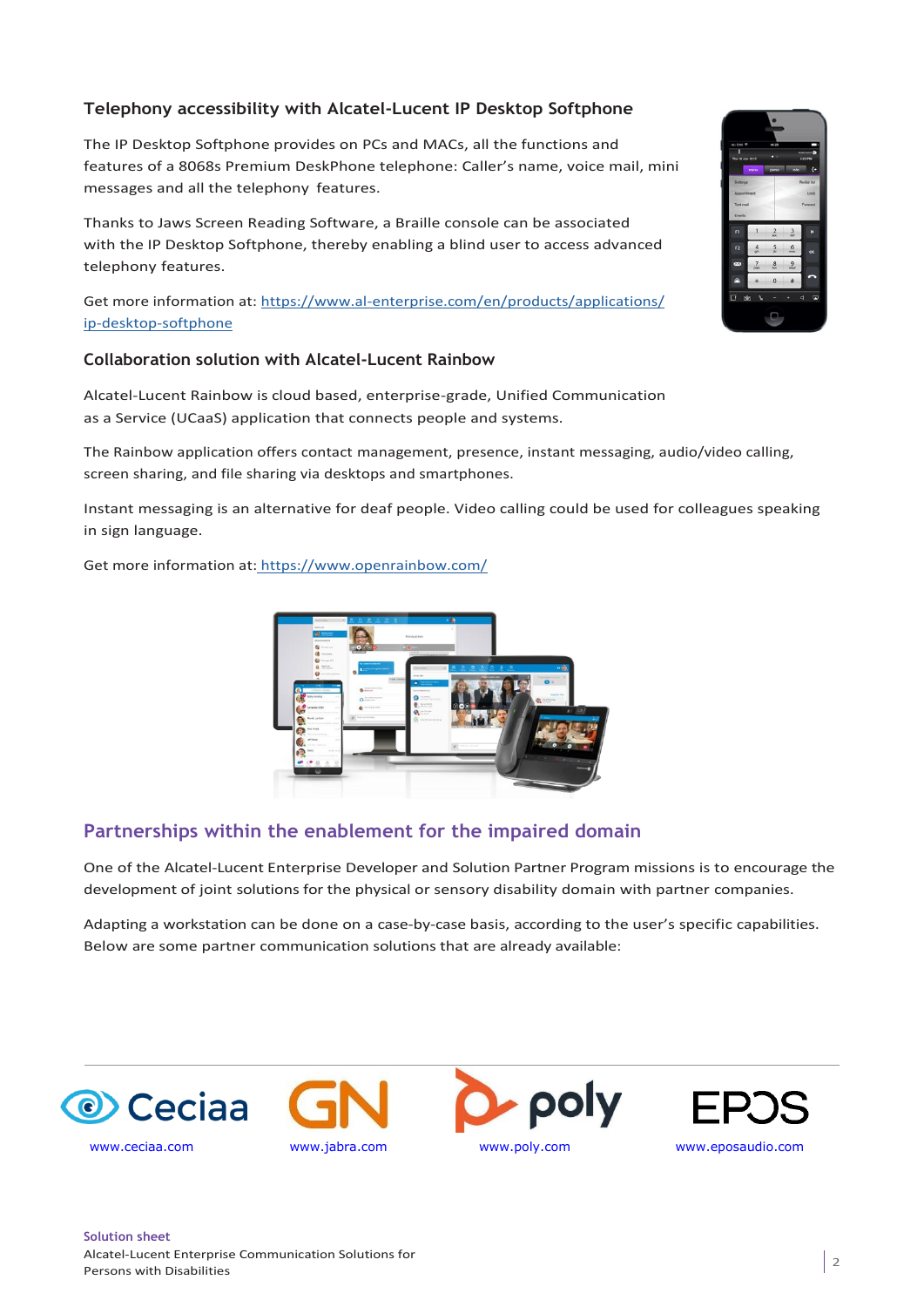| For the vision disabled      |                                                                                                                                                                                                                                                                                                                                                                                                                                                                                                                                                                                                                                                                           |
|------------------------------|---------------------------------------------------------------------------------------------------------------------------------------------------------------------------------------------------------------------------------------------------------------------------------------------------------------------------------------------------------------------------------------------------------------------------------------------------------------------------------------------------------------------------------------------------------------------------------------------------------------------------------------------------------------------------|
| Ceciaa                       | Wintel is a software interface specifically developed by United Vision (part of Ceciaa), enabling an<br>attendant to consult information displayed on an Alcatel-Lucent Enterprise IP Desktop Softphone<br>screen using Braille and/or audio inter-faces.                                                                                                                                                                                                                                                                                                                                                                                                                 |
| Jabra<br>Poly<br><b>EPOS</b> | The headsets certified by Alcatel-Lucent Enterprise in the Jabra, Poly, and EPOS ranges are well<br>adapted to telephony and unified communication services (for example, automatic off-hook) and<br>allow users to maintain hands-free modes of operation to better support the use of Braille<br>displays                                                                                                                                                                                                                                                                                                                                                               |
| For the hearing impaired     |                                                                                                                                                                                                                                                                                                                                                                                                                                                                                                                                                                                                                                                                           |
| Jabra<br>Poly                | Poly SupraPlus® (H251H/H261H models) and EncorePro (HW510V/HW510/HW520V/ HW520<br>models) and the Jabra GN 2100 Telecoil are audio compatible with hearing aids used by persons<br>with diminished hearing.                                                                                                                                                                                                                                                                                                                                                                                                                                                               |
| <b>EPOS</b>                  | <b>IMPACT SC 660 TC</b> Premium, wired, double-sided headset equipped with hearing aid-compatible<br>telecoil transmitters. Works with all standard telecoil-equipped hearing aids. Enjoy perfect speech<br>and outstanding audio with EPOS Voice Clarity and ultra-noise-cancelling microphone and benefit<br>from a high-quality, reliable craftmanship. Designed for professionals in enterprises and offices<br>with special hearing needs requiring outstanding sound performance, durability and exceptional<br>wearing comfort                                                                                                                                     |
| Poly                         | Poly assistive products for use with Bluetooth® Neckloop Pendants and wireless connection to PCs.<br>For soft-phone applications USB-Bluetooth adapters, Models BT300, BT600 and SSP 2714, facilitate<br>the connection between the pendant and the PC. Incoming audio from the desk phone, mobile<br>phone, PC or MDA is sent via Bluetooth to the Pendant. Then incoming audio is sent<br>from the Pendant to the T-Coil hearing aid(s) via induction. The Pendant typically has a built-in<br>microphone. It captures the user's speech which is then sent out to the deskphone, mobile phone,<br>PC or MDA via Bluetooth. (No headsets are used in these situations.) |
| For the mobility challenged  |                                                                                                                                                                                                                                                                                                                                                                                                                                                                                                                                                                                                                                                                           |
| Jabra<br>Poly<br><b>EPOS</b> | The GN Netcom, Poly and EPOS ranges of headsets, certified by Alcatel-Lucent Enterprise, reduce<br>muscular effort and enhance the working comfort of mobility impaired persons.                                                                                                                                                                                                                                                                                                                                                                                                                                                                                          |
| Various brands               | In certain cases, a disabled person may experience difficulties in using a telephone set. By<br>installing a softphone on the disabled person's PC, he/she can access any Alcatel-Lucent Enterprise<br>solution using MS Windows compatible peripherals for the PC: Ergonomic keyboards and mice, and                                                                                                                                                                                                                                                                                                                                                                     |

Tactile markers for easy use by visually impaired persons on the keyboard and keypad of the Alcatel-Lucent Enterprise Essential and Enterprise range DeskPhones.

software pointing systems.





ALE Essential keypad